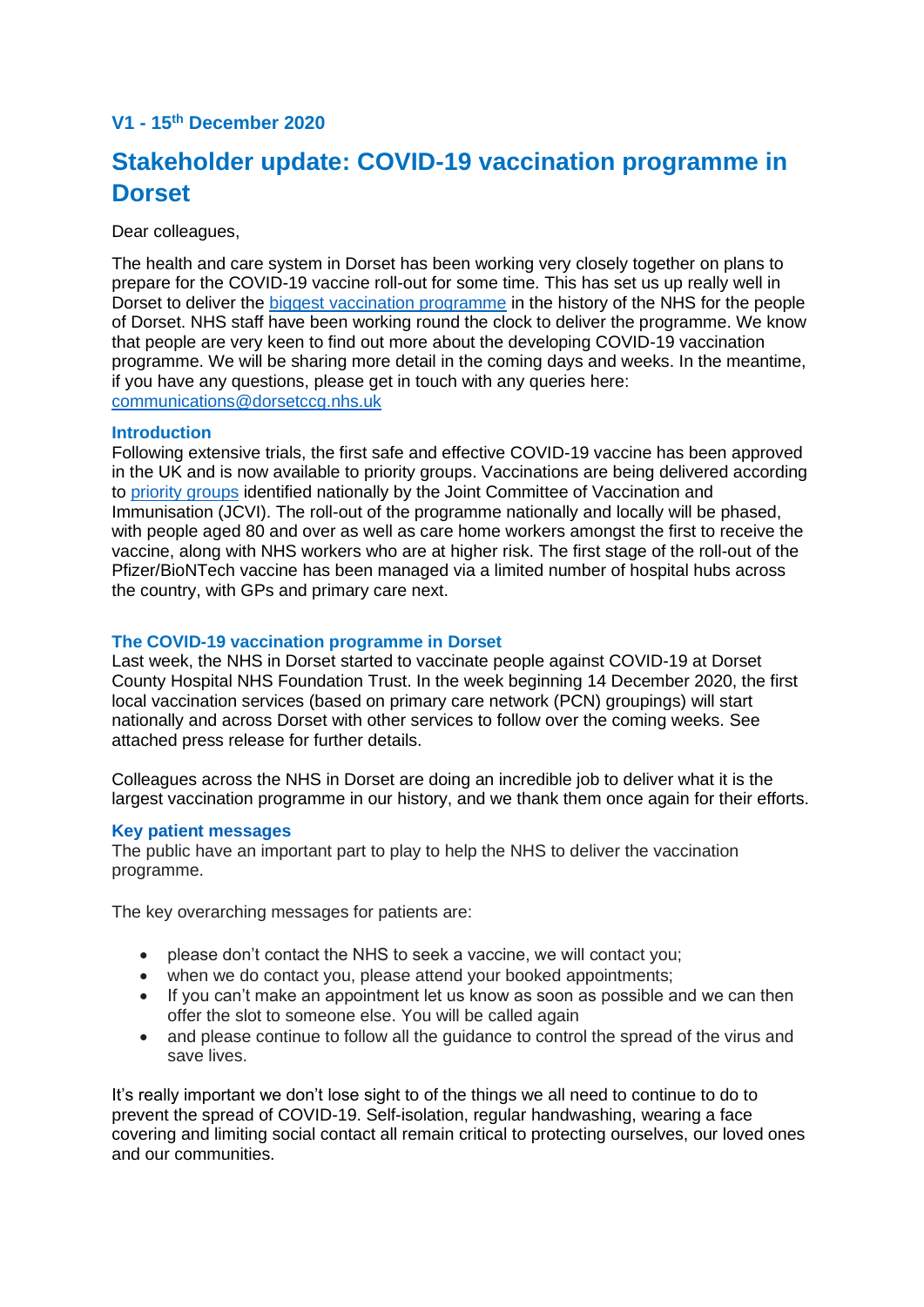## **Frequently Asked Questions**

## **How will patients be invited for a vaccination?**

When it is the right time people will receive an invitation to come forward. We know lots of people will be eager to get protected but we are asking people not to contact the NHS to get an appointment.

#### **Is the NHS confident the vaccine is safe?**

Yes. The NHS will not offer any COVID-19 vaccinations to the public until experts have signed off that it is safe to do so.  The MHRA, the official UK regulator, have said this vaccine is very safe and highly effective, and we have full confidence in their expert judgement and processes.

As with any medicine, vaccines are highly regulated products. There are checks at every stage in the development and manufacturing process, and continued monitoring once it has been authorised and is being used in the wider population.

#### **How long does the vaccine take to become effective?**

The COVID-19 vaccination will reduce the chance of your suffering from COVID-19 disease. You may not be protected until at least seven days after your second dose of the vaccine.

#### **Why is it important to get your COVID-19 vaccination?**

Getting your COVID-19 vaccination as soon as you can, should protect you and may help to protect your family and those you care for.

The COVID-19 vaccine should help reduce the rates of serious illness and save lives and will therefore reduce pressure on the NHS and social care services.

#### **Is the vaccine vegan/vegetarian friendly?**

Yes, the Pfizer vaccine does not contain any meat derivatives or porcine products.

If, and when, further vaccines are approved we will publish information about known allergens or ingredients that are important for certain faiths, cultures and beliefs.

## **Who cannot have the vaccine?**

The COVID-19 vaccination is not recommended for women who are pregnant. People with a history of severe allergic reactions in the past should not have the Pfizer vaccine.

People who are suffering from a fever-type illness should also postpone having the vaccine until they have recovered. People who have had the flu vaccine need to wait 7 days before having the Covid-19 vaccine.

## **How effective is the COVID-19 vaccine?**

The phase three study of the Pfizer BioNTech COVID-19 vaccine demonstrated a vaccine efficacy of 95%, with consistent efficacy across age, gender and ethnicity This is all included in the information published by the MHRA, and Public Health England will also be publishing more resources for patients and professionals. People can be assured the NHS will ensure that they have all the necessary information on those vaccines that are approved by the MHRA before they attend for their vaccination.